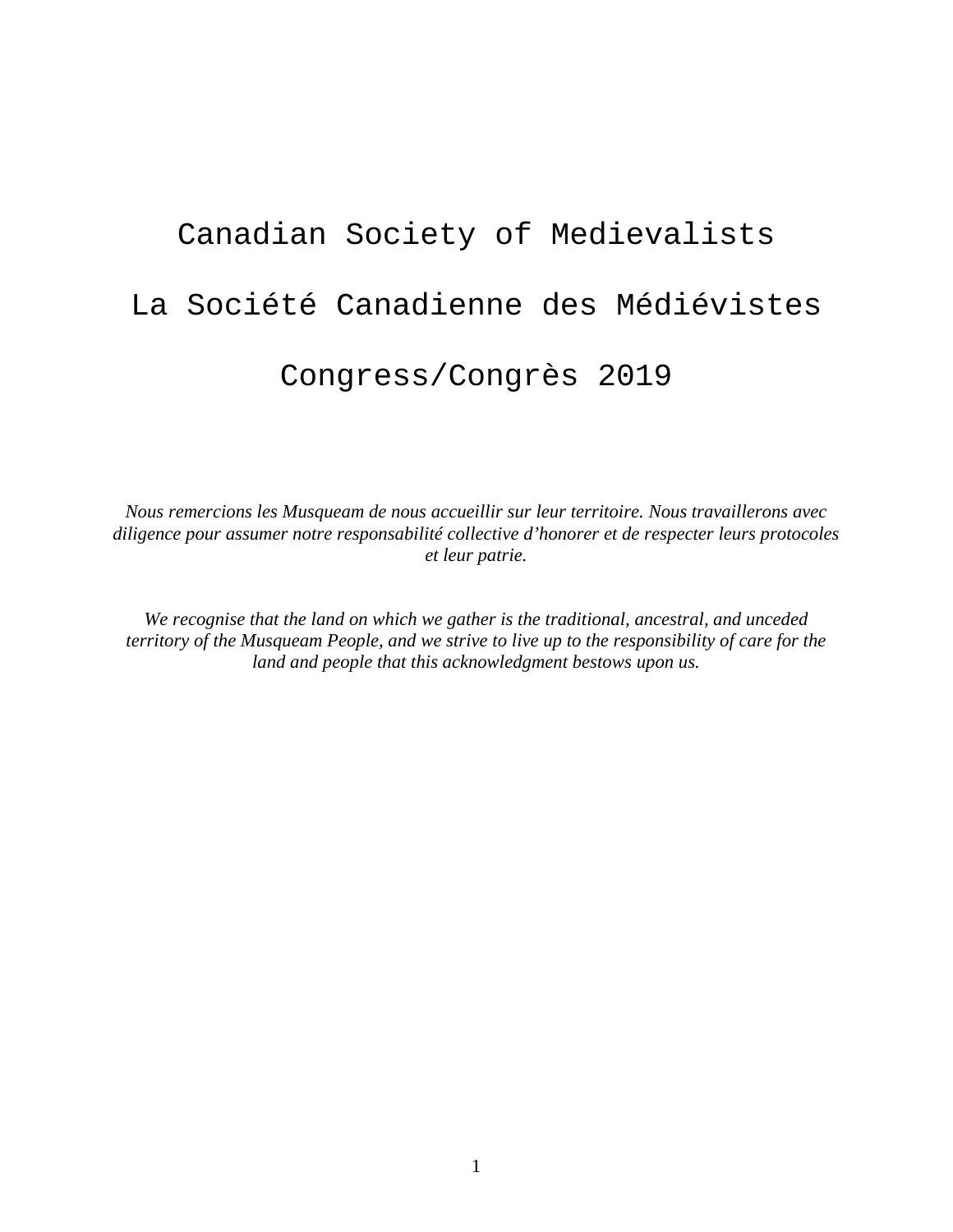| June 3 Juin   |                                                                               |  |
|---------------|-------------------------------------------------------------------------------|--|
| 8:30-10:00    | Session/Séance 1: The Arras Witch Project: New Insights, New Queries -        |  |
|               | <b>BUCH B213</b>                                                              |  |
|               | Chair/Président: Andrew Gow                                                   |  |
|               | Jessica Roussanov, "Vauderie d'Arras: Financing a Crusade for Statehood"      |  |
|               | François Pageau, "From Hussites to Waldensians: A prosopographical study      |  |
|               | of a group of demonologists"                                                  |  |
|               | Robert B. Desjardins, "A Twist on the Swerve? Epicurean Ideas in Two          |  |
|               | Demonological Treatises"                                                      |  |
|               | Session/Séance 2: Conversations over time: Politics and the prosecution of    |  |
|               | crime and disorder in England, 1200-1700 - BUCH A103                          |  |
|               | Chair/Président: Simon Devereaux                                              |  |
|               | Kenneth Duggan, "Community and Crime in Thirteenth-Century England"           |  |
|               | Shannon McSheffrey, "The Politics of Prosecution: Handling the Evil May       |  |
|               | Day Rioters in 1517"                                                          |  |
|               | Andrea McKenzie, ""Fire and Fake News: Arson Prosecutions and                 |  |
|               | Oppositional Politics during the Popish Plot, 1678-81"                        |  |
| 10:00-10:30   | <b>Break/Pause</b>                                                            |  |
| 10:30-12:00   | Plenary/Plénière 1 - BUCH A103                                                |  |
|               | Welcome: Kathy Cawsey                                                         |  |
|               | Chair/Président: Jacqueline Murray                                            |  |
|               |                                                                               |  |
|               | Paul Dutton, "Rectangles of Conversation: The Bayeux Tapestry."               |  |
| 12:00-1:30    | Break/Pause                                                                   |  |
| $1:30-3:00$   | <b>Session/Séance 3: Circling in on Medieval Romances - BUCH B213</b>         |  |
|               | Chair/Président: Christa Canitz                                               |  |
|               | Richard Firth Green, "How 'Courtly' are the Poems of MS Cotton Nero A.x?"     |  |
|               | Geoff Rector, "The reader as lover: enclosure, identity, and community in the |  |
|               | sociocultural dynamics of romance reading (1150-1300)"                        |  |
|               | Robert Rouse, "From shields to sheeldes: changing views of romance            |  |
|               | geography."                                                                   |  |
|               | <b>Session/Séance 4: Masculinities and Manuscripts - BUCH A103</b>            |  |
|               | Chair/Président: TBA                                                          |  |
|               | Jacqueline Murray, "Monks and Men: Masculinity and Religion in the Twelfth    |  |
|               | and Thirteenth Centuries"                                                     |  |
|               | Alison More, ""Masculinity and Corporeality the Vitae of Thirteenth-Century   |  |
|               | Conversi"                                                                     |  |
|               | Dominic Marner, "Touching the Word of God in the Floreffe Bible (BL Add       |  |
|               | MS 17738)"                                                                    |  |
| $3:00 - 3:30$ | Break/Pause                                                                   |  |
| $3:30-5:00$   | <b>Roundtable/Discussion: Racism and Diversity in Medieval Studies -</b>      |  |
|               | <b>BUCH A103</b>                                                              |  |
|               | Chair/Président: Donna Trembinski                                             |  |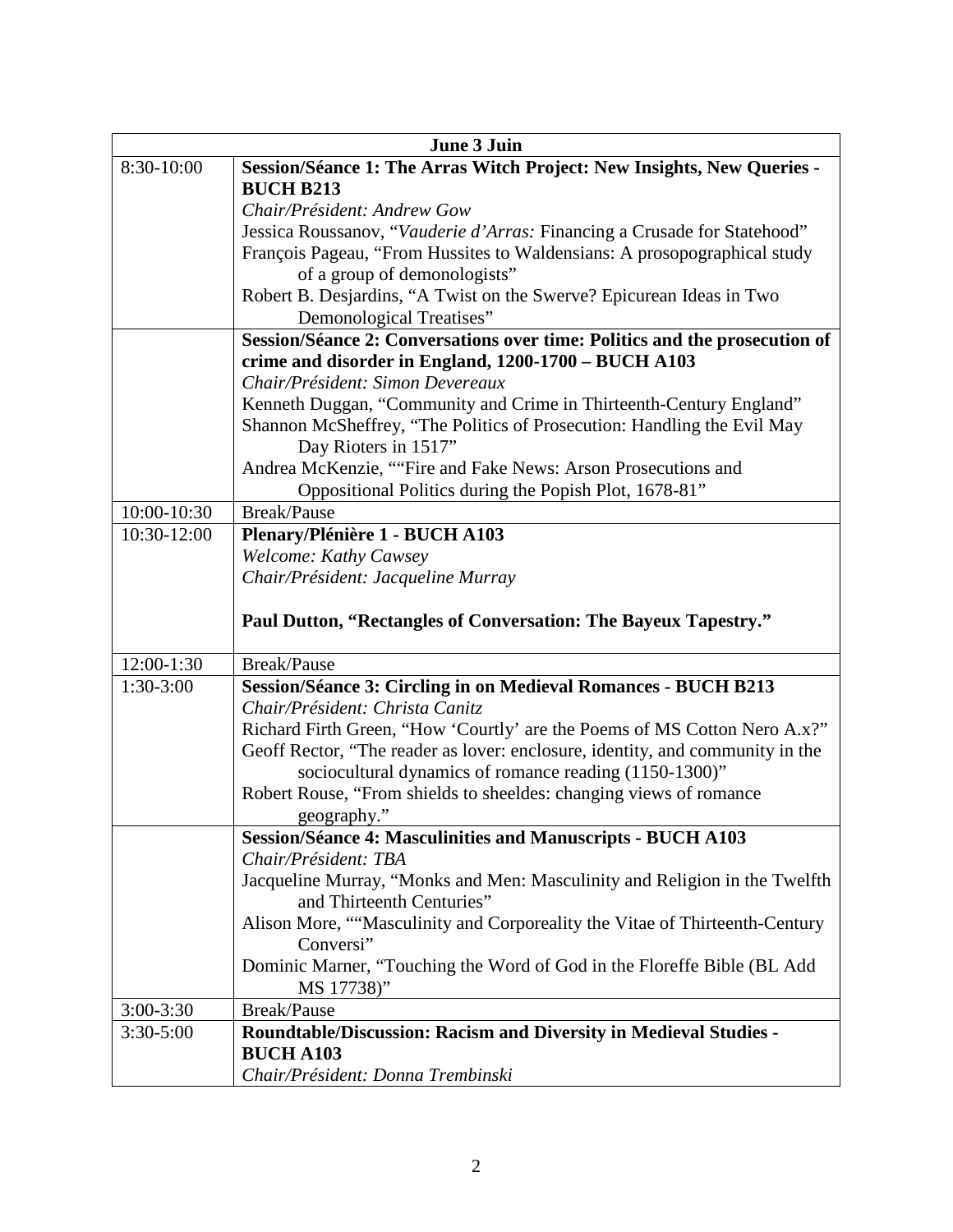| Historiographies and the Elision of Jewish and other Minority Realities<br>in Representations of the Middle Ages"<br>Michael Kent, "Opening those other medieval books: Reflections of a Judaica<br>Librarian towards inclusive research"<br>Dana Wessell-Lightfoot, "Intersectionality in the Classroom: Teaching<br>Medieval Spain"<br>Kathy Cawsey, "Discovering a White Supremacist in my class"<br>Douglas Hayes, "Teaching the Middle Ages: Racism and Resistance"<br>Amy Kaufman, "Alternative Narratives"<br><b>June 4 Juin</b><br>8:30-10:00<br>Session/Séance 5: Gender and Agency in Medieval Europe - BUCH B213<br>Chair/Président: Meredith Bacola<br>Joanne Findon, "Female Desire and Agency in Táin Bó Froích and Aislinge<br>Óenguso"<br>David Hay, "Finding the Female Combatant in Late Medieval Military<br>Literature"<br>Donna Trembinski, "Francis' Disappearing Infirmities: Disability and the<br>Expectations of Masculine Sanctity in the Thirteenth Century"<br><b>Session/Séance 6: Medical Texts in Conversation - BUCH A201</b><br>Chair/Président: Erik Kwakkel<br>Nora Thorburn, "Pro myrrae troclidite: The influence of materia medica<br>substitution lists"<br>Jacob Goldowitz, ""Medical Innovation in Early Medieval Europe: Dynamidia<br>Texts in Conversation"<br>Vajra Regan, "The Poet, the Philosopher, and the Physician"<br>10:00-10:30<br><b>Break/Pause</b><br>Plenary/Plénière 2 - BUCH A201<br>10:30-12:00<br>Chair/Président: Dominic Marner<br>Marcus Milwright, "Architecture, Ornament and the early Qur'an<br>Fragments from the Great Mosque of San'a' in Yemen"<br>12:00-12:15<br>Break/Pause<br>$12:15-2:00$<br><b>AGM/AGA (Lunch provided) - BUCH B213</b><br>$2:00-2:15$<br><b>Break/Pause</b><br>$2:15-3:45$<br><b>Session/Séance 7: Constructing Medieval Worlds: Building Sustainable</b><br><b>Medieval Studies via Immersive Environmental Spaces - BUCH B213</b><br>Chair/Président: TBA<br>Colin Gibbings, "Wrætlic is bes Performance Work: Differing Interpretations<br>in Performance of The Ruin"<br>Michael Lazar, "Materiality and Spatiality in the Saga of Erik the Red: a<br>methodology for historical literary engagement"<br>Kenna Olsen and Elias Fahssi, "Means and Methods: Ecologies of | Andrew Gow, "Beyond Pogroms and Persecution: Nationalist |
|----------------------------------------------------------------------------------------------------------------------------------------------------------------------------------------------------------------------------------------------------------------------------------------------------------------------------------------------------------------------------------------------------------------------------------------------------------------------------------------------------------------------------------------------------------------------------------------------------------------------------------------------------------------------------------------------------------------------------------------------------------------------------------------------------------------------------------------------------------------------------------------------------------------------------------------------------------------------------------------------------------------------------------------------------------------------------------------------------------------------------------------------------------------------------------------------------------------------------------------------------------------------------------------------------------------------------------------------------------------------------------------------------------------------------------------------------------------------------------------------------------------------------------------------------------------------------------------------------------------------------------------------------------------------------------------------------------------------------------------------------------------------------------------------------------------------------------------------------------------------------------------------------------------------------------------------------------------------------------------------------------------------------------------------------------------------------------------------------------------------------------------------------------------------------------------------------------------------------------------------------------------------------|----------------------------------------------------------|
|                                                                                                                                                                                                                                                                                                                                                                                                                                                                                                                                                                                                                                                                                                                                                                                                                                                                                                                                                                                                                                                                                                                                                                                                                                                                                                                                                                                                                                                                                                                                                                                                                                                                                                                                                                                                                                                                                                                                                                                                                                                                                                                                                                                                                                                                            |                                                          |
|                                                                                                                                                                                                                                                                                                                                                                                                                                                                                                                                                                                                                                                                                                                                                                                                                                                                                                                                                                                                                                                                                                                                                                                                                                                                                                                                                                                                                                                                                                                                                                                                                                                                                                                                                                                                                                                                                                                                                                                                                                                                                                                                                                                                                                                                            |                                                          |
|                                                                                                                                                                                                                                                                                                                                                                                                                                                                                                                                                                                                                                                                                                                                                                                                                                                                                                                                                                                                                                                                                                                                                                                                                                                                                                                                                                                                                                                                                                                                                                                                                                                                                                                                                                                                                                                                                                                                                                                                                                                                                                                                                                                                                                                                            |                                                          |
|                                                                                                                                                                                                                                                                                                                                                                                                                                                                                                                                                                                                                                                                                                                                                                                                                                                                                                                                                                                                                                                                                                                                                                                                                                                                                                                                                                                                                                                                                                                                                                                                                                                                                                                                                                                                                                                                                                                                                                                                                                                                                                                                                                                                                                                                            |                                                          |
|                                                                                                                                                                                                                                                                                                                                                                                                                                                                                                                                                                                                                                                                                                                                                                                                                                                                                                                                                                                                                                                                                                                                                                                                                                                                                                                                                                                                                                                                                                                                                                                                                                                                                                                                                                                                                                                                                                                                                                                                                                                                                                                                                                                                                                                                            |                                                          |
|                                                                                                                                                                                                                                                                                                                                                                                                                                                                                                                                                                                                                                                                                                                                                                                                                                                                                                                                                                                                                                                                                                                                                                                                                                                                                                                                                                                                                                                                                                                                                                                                                                                                                                                                                                                                                                                                                                                                                                                                                                                                                                                                                                                                                                                                            |                                                          |
|                                                                                                                                                                                                                                                                                                                                                                                                                                                                                                                                                                                                                                                                                                                                                                                                                                                                                                                                                                                                                                                                                                                                                                                                                                                                                                                                                                                                                                                                                                                                                                                                                                                                                                                                                                                                                                                                                                                                                                                                                                                                                                                                                                                                                                                                            |                                                          |
|                                                                                                                                                                                                                                                                                                                                                                                                                                                                                                                                                                                                                                                                                                                                                                                                                                                                                                                                                                                                                                                                                                                                                                                                                                                                                                                                                                                                                                                                                                                                                                                                                                                                                                                                                                                                                                                                                                                                                                                                                                                                                                                                                                                                                                                                            |                                                          |
|                                                                                                                                                                                                                                                                                                                                                                                                                                                                                                                                                                                                                                                                                                                                                                                                                                                                                                                                                                                                                                                                                                                                                                                                                                                                                                                                                                                                                                                                                                                                                                                                                                                                                                                                                                                                                                                                                                                                                                                                                                                                                                                                                                                                                                                                            |                                                          |
|                                                                                                                                                                                                                                                                                                                                                                                                                                                                                                                                                                                                                                                                                                                                                                                                                                                                                                                                                                                                                                                                                                                                                                                                                                                                                                                                                                                                                                                                                                                                                                                                                                                                                                                                                                                                                                                                                                                                                                                                                                                                                                                                                                                                                                                                            |                                                          |
|                                                                                                                                                                                                                                                                                                                                                                                                                                                                                                                                                                                                                                                                                                                                                                                                                                                                                                                                                                                                                                                                                                                                                                                                                                                                                                                                                                                                                                                                                                                                                                                                                                                                                                                                                                                                                                                                                                                                                                                                                                                                                                                                                                                                                                                                            |                                                          |
|                                                                                                                                                                                                                                                                                                                                                                                                                                                                                                                                                                                                                                                                                                                                                                                                                                                                                                                                                                                                                                                                                                                                                                                                                                                                                                                                                                                                                                                                                                                                                                                                                                                                                                                                                                                                                                                                                                                                                                                                                                                                                                                                                                                                                                                                            |                                                          |
|                                                                                                                                                                                                                                                                                                                                                                                                                                                                                                                                                                                                                                                                                                                                                                                                                                                                                                                                                                                                                                                                                                                                                                                                                                                                                                                                                                                                                                                                                                                                                                                                                                                                                                                                                                                                                                                                                                                                                                                                                                                                                                                                                                                                                                                                            |                                                          |
|                                                                                                                                                                                                                                                                                                                                                                                                                                                                                                                                                                                                                                                                                                                                                                                                                                                                                                                                                                                                                                                                                                                                                                                                                                                                                                                                                                                                                                                                                                                                                                                                                                                                                                                                                                                                                                                                                                                                                                                                                                                                                                                                                                                                                                                                            |                                                          |
|                                                                                                                                                                                                                                                                                                                                                                                                                                                                                                                                                                                                                                                                                                                                                                                                                                                                                                                                                                                                                                                                                                                                                                                                                                                                                                                                                                                                                                                                                                                                                                                                                                                                                                                                                                                                                                                                                                                                                                                                                                                                                                                                                                                                                                                                            |                                                          |
|                                                                                                                                                                                                                                                                                                                                                                                                                                                                                                                                                                                                                                                                                                                                                                                                                                                                                                                                                                                                                                                                                                                                                                                                                                                                                                                                                                                                                                                                                                                                                                                                                                                                                                                                                                                                                                                                                                                                                                                                                                                                                                                                                                                                                                                                            |                                                          |
|                                                                                                                                                                                                                                                                                                                                                                                                                                                                                                                                                                                                                                                                                                                                                                                                                                                                                                                                                                                                                                                                                                                                                                                                                                                                                                                                                                                                                                                                                                                                                                                                                                                                                                                                                                                                                                                                                                                                                                                                                                                                                                                                                                                                                                                                            |                                                          |
|                                                                                                                                                                                                                                                                                                                                                                                                                                                                                                                                                                                                                                                                                                                                                                                                                                                                                                                                                                                                                                                                                                                                                                                                                                                                                                                                                                                                                                                                                                                                                                                                                                                                                                                                                                                                                                                                                                                                                                                                                                                                                                                                                                                                                                                                            |                                                          |
|                                                                                                                                                                                                                                                                                                                                                                                                                                                                                                                                                                                                                                                                                                                                                                                                                                                                                                                                                                                                                                                                                                                                                                                                                                                                                                                                                                                                                                                                                                                                                                                                                                                                                                                                                                                                                                                                                                                                                                                                                                                                                                                                                                                                                                                                            |                                                          |
|                                                                                                                                                                                                                                                                                                                                                                                                                                                                                                                                                                                                                                                                                                                                                                                                                                                                                                                                                                                                                                                                                                                                                                                                                                                                                                                                                                                                                                                                                                                                                                                                                                                                                                                                                                                                                                                                                                                                                                                                                                                                                                                                                                                                                                                                            |                                                          |
|                                                                                                                                                                                                                                                                                                                                                                                                                                                                                                                                                                                                                                                                                                                                                                                                                                                                                                                                                                                                                                                                                                                                                                                                                                                                                                                                                                                                                                                                                                                                                                                                                                                                                                                                                                                                                                                                                                                                                                                                                                                                                                                                                                                                                                                                            |                                                          |
|                                                                                                                                                                                                                                                                                                                                                                                                                                                                                                                                                                                                                                                                                                                                                                                                                                                                                                                                                                                                                                                                                                                                                                                                                                                                                                                                                                                                                                                                                                                                                                                                                                                                                                                                                                                                                                                                                                                                                                                                                                                                                                                                                                                                                                                                            |                                                          |
|                                                                                                                                                                                                                                                                                                                                                                                                                                                                                                                                                                                                                                                                                                                                                                                                                                                                                                                                                                                                                                                                                                                                                                                                                                                                                                                                                                                                                                                                                                                                                                                                                                                                                                                                                                                                                                                                                                                                                                                                                                                                                                                                                                                                                                                                            |                                                          |
|                                                                                                                                                                                                                                                                                                                                                                                                                                                                                                                                                                                                                                                                                                                                                                                                                                                                                                                                                                                                                                                                                                                                                                                                                                                                                                                                                                                                                                                                                                                                                                                                                                                                                                                                                                                                                                                                                                                                                                                                                                                                                                                                                                                                                                                                            |                                                          |
|                                                                                                                                                                                                                                                                                                                                                                                                                                                                                                                                                                                                                                                                                                                                                                                                                                                                                                                                                                                                                                                                                                                                                                                                                                                                                                                                                                                                                                                                                                                                                                                                                                                                                                                                                                                                                                                                                                                                                                                                                                                                                                                                                                                                                                                                            |                                                          |
|                                                                                                                                                                                                                                                                                                                                                                                                                                                                                                                                                                                                                                                                                                                                                                                                                                                                                                                                                                                                                                                                                                                                                                                                                                                                                                                                                                                                                                                                                                                                                                                                                                                                                                                                                                                                                                                                                                                                                                                                                                                                                                                                                                                                                                                                            |                                                          |
|                                                                                                                                                                                                                                                                                                                                                                                                                                                                                                                                                                                                                                                                                                                                                                                                                                                                                                                                                                                                                                                                                                                                                                                                                                                                                                                                                                                                                                                                                                                                                                                                                                                                                                                                                                                                                                                                                                                                                                                                                                                                                                                                                                                                                                                                            |                                                          |
|                                                                                                                                                                                                                                                                                                                                                                                                                                                                                                                                                                                                                                                                                                                                                                                                                                                                                                                                                                                                                                                                                                                                                                                                                                                                                                                                                                                                                                                                                                                                                                                                                                                                                                                                                                                                                                                                                                                                                                                                                                                                                                                                                                                                                                                                            |                                                          |
|                                                                                                                                                                                                                                                                                                                                                                                                                                                                                                                                                                                                                                                                                                                                                                                                                                                                                                                                                                                                                                                                                                                                                                                                                                                                                                                                                                                                                                                                                                                                                                                                                                                                                                                                                                                                                                                                                                                                                                                                                                                                                                                                                                                                                                                                            |                                                          |
|                                                                                                                                                                                                                                                                                                                                                                                                                                                                                                                                                                                                                                                                                                                                                                                                                                                                                                                                                                                                                                                                                                                                                                                                                                                                                                                                                                                                                                                                                                                                                                                                                                                                                                                                                                                                                                                                                                                                                                                                                                                                                                                                                                                                                                                                            |                                                          |
|                                                                                                                                                                                                                                                                                                                                                                                                                                                                                                                                                                                                                                                                                                                                                                                                                                                                                                                                                                                                                                                                                                                                                                                                                                                                                                                                                                                                                                                                                                                                                                                                                                                                                                                                                                                                                                                                                                                                                                                                                                                                                                                                                                                                                                                                            |                                                          |
|                                                                                                                                                                                                                                                                                                                                                                                                                                                                                                                                                                                                                                                                                                                                                                                                                                                                                                                                                                                                                                                                                                                                                                                                                                                                                                                                                                                                                                                                                                                                                                                                                                                                                                                                                                                                                                                                                                                                                                                                                                                                                                                                                                                                                                                                            |                                                          |
|                                                                                                                                                                                                                                                                                                                                                                                                                                                                                                                                                                                                                                                                                                                                                                                                                                                                                                                                                                                                                                                                                                                                                                                                                                                                                                                                                                                                                                                                                                                                                                                                                                                                                                                                                                                                                                                                                                                                                                                                                                                                                                                                                                                                                                                                            |                                                          |
|                                                                                                                                                                                                                                                                                                                                                                                                                                                                                                                                                                                                                                                                                                                                                                                                                                                                                                                                                                                                                                                                                                                                                                                                                                                                                                                                                                                                                                                                                                                                                                                                                                                                                                                                                                                                                                                                                                                                                                                                                                                                                                                                                                                                                                                                            |                                                          |
|                                                                                                                                                                                                                                                                                                                                                                                                                                                                                                                                                                                                                                                                                                                                                                                                                                                                                                                                                                                                                                                                                                                                                                                                                                                                                                                                                                                                                                                                                                                                                                                                                                                                                                                                                                                                                                                                                                                                                                                                                                                                                                                                                                                                                                                                            |                                                          |
|                                                                                                                                                                                                                                                                                                                                                                                                                                                                                                                                                                                                                                                                                                                                                                                                                                                                                                                                                                                                                                                                                                                                                                                                                                                                                                                                                                                                                                                                                                                                                                                                                                                                                                                                                                                                                                                                                                                                                                                                                                                                                                                                                                                                                                                                            |                                                          |
|                                                                                                                                                                                                                                                                                                                                                                                                                                                                                                                                                                                                                                                                                                                                                                                                                                                                                                                                                                                                                                                                                                                                                                                                                                                                                                                                                                                                                                                                                                                                                                                                                                                                                                                                                                                                                                                                                                                                                                                                                                                                                                                                                                                                                                                                            |                                                          |
|                                                                                                                                                                                                                                                                                                                                                                                                                                                                                                                                                                                                                                                                                                                                                                                                                                                                                                                                                                                                                                                                                                                                                                                                                                                                                                                                                                                                                                                                                                                                                                                                                                                                                                                                                                                                                                                                                                                                                                                                                                                                                                                                                                                                                                                                            |                                                          |
|                                                                                                                                                                                                                                                                                                                                                                                                                                                                                                                                                                                                                                                                                                                                                                                                                                                                                                                                                                                                                                                                                                                                                                                                                                                                                                                                                                                                                                                                                                                                                                                                                                                                                                                                                                                                                                                                                                                                                                                                                                                                                                                                                                                                                                                                            |                                                          |
|                                                                                                                                                                                                                                                                                                                                                                                                                                                                                                                                                                                                                                                                                                                                                                                                                                                                                                                                                                                                                                                                                                                                                                                                                                                                                                                                                                                                                                                                                                                                                                                                                                                                                                                                                                                                                                                                                                                                                                                                                                                                                                                                                                                                                                                                            |                                                          |
| Sustainability for Medieval Texts"                                                                                                                                                                                                                                                                                                                                                                                                                                                                                                                                                                                                                                                                                                                                                                                                                                                                                                                                                                                                                                                                                                                                                                                                                                                                                                                                                                                                                                                                                                                                                                                                                                                                                                                                                                                                                                                                                                                                                                                                                                                                                                                                                                                                                                         |                                                          |
|                                                                                                                                                                                                                                                                                                                                                                                                                                                                                                                                                                                                                                                                                                                                                                                                                                                                                                                                                                                                                                                                                                                                                                                                                                                                                                                                                                                                                                                                                                                                                                                                                                                                                                                                                                                                                                                                                                                                                                                                                                                                                                                                                                                                                                                                            |                                                          |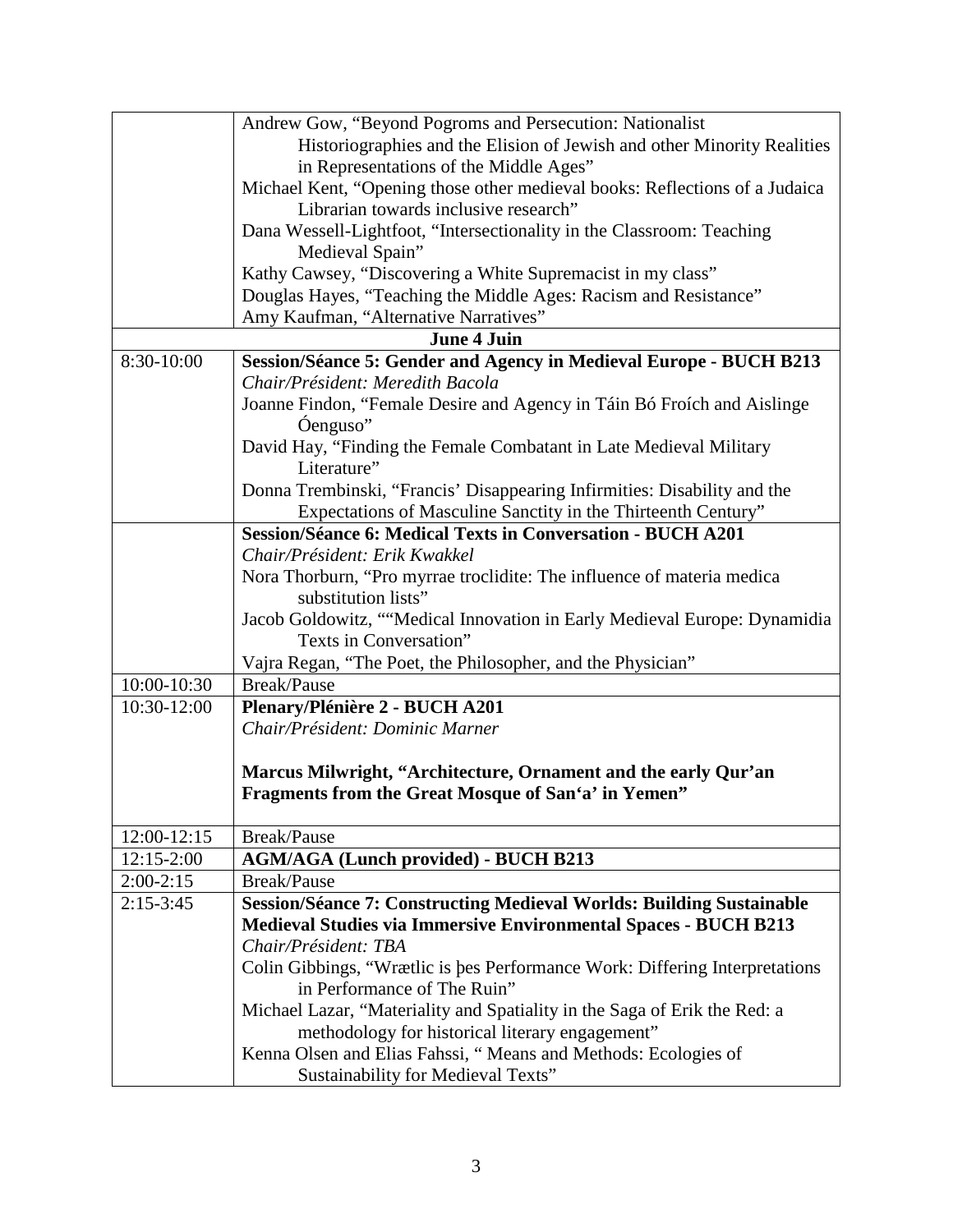|               | <b>Session/Séance 8: Afterlives of Medieval Texts - BUCH A201</b>               |
|---------------|---------------------------------------------------------------------------------|
|               | Chair/Président: TBA                                                            |
|               | Tristan Major, "Richard Retchford, a Forgotten Seventeenth-Century Anglo-       |
|               | Saxonist"                                                                       |
|               | Jes Battis, "The Medievalist Marketplace: Convention Culture and Young          |
|               | Adult Fantasy"                                                                  |
|               | David Watt, "George R. R. Martin's 15 <sup>th</sup> century allusions"          |
| $3:45-4:00$   | <b>Break/Pause</b>                                                              |
| $4:00 - 5:30$ | Session/Séance 9: Medieval Books and Documents in UBC Library's Rare            |
|               | <b>Books and Special Collections - BUCH B213</b>                                |
|               | Chair/Président: Stephen Partridge                                              |
|               | Siân Echard, "Good Luck and Good Design: Building a Medieval Teaching           |
|               | Collection."                                                                    |
|               | Erik Kwakkel, "UBC's "1460" Catholicon fragment: watermark and type             |
|               | arrangement"                                                                    |
|               | Noelle Phillips, ""Discovering the Bulwer Family's Fourteenth-century           |
|               | Charters in British Columbia"                                                   |
|               | Séance/Session 10: Cercles de Conversations en France - BUCH A201               |
|               | Président/Chair: TBA                                                            |
|               | Éduardo Fabbro, "The Aftermath of Fontenoy (841): Divine agency, violence,      |
|               | and the response to traumatic events in Carolingian Europe."                    |
|               | Stephanie Plante, "Une sociabilité littéraire. Le réseau manuscrit du compte de |
|               | Flandre Gui de Dampierre"                                                       |
|               | Christine McWebb, "Christine de Pizan 'in Conversation' with Dante              |
|               | Alighieri"                                                                      |
| 7:00          | Banquet/Banquette: Nuba - 3116 W Broadway, Kitsilano                            |

| June 5 Juin |                                                                                     |
|-------------|-------------------------------------------------------------------------------------|
| 8:30-10:00  | Session/Séance 11: Holes and Wholes, Pieces and Seams: Physical and                 |
|             | <b>Political Connections and Ruptures - BUCH B213</b>                               |
|             | Chair/Président: TBA                                                                |
|             | Sarah-Nelle Jackson, "Sovereignty on the Rocks: <i>Eorthe</i> , <i>Land</i> , and   |
|             | Resistance in the <i>Peterborough Chronicle</i> "                                   |
|             | Kari North, "Rebellious Vassal Rulers: Commonalties Across the                      |
|             | Mediterranean"                                                                      |
|             | Stephanie Lahey, "Patchwork Physic: British Library Sloane MS 783B"                 |
| 10:00-10:30 | <b>Break/Pause</b>                                                                  |
| 10:30-12:00 | Session/Séance 12: Topical Texts and their Afterlives in the Later Middle           |
|             | Ages - BUCH B213                                                                    |
|             | Chair/Président: TBA                                                                |
|             | Robert Shaw, "Church Reform, monastic reform and the legacy of Pierre               |
|             | Pocquet"                                                                            |
|             | Brandon Alakas, "Syon's <i>fruytful orcherd</i> : Textual Consumption and Spiritual |
|             | Identity in Birgittine Devotional Literature"                                       |
|             | Geoffrey Dipple, "The Curious Afterlife of a Radical Text"                          |